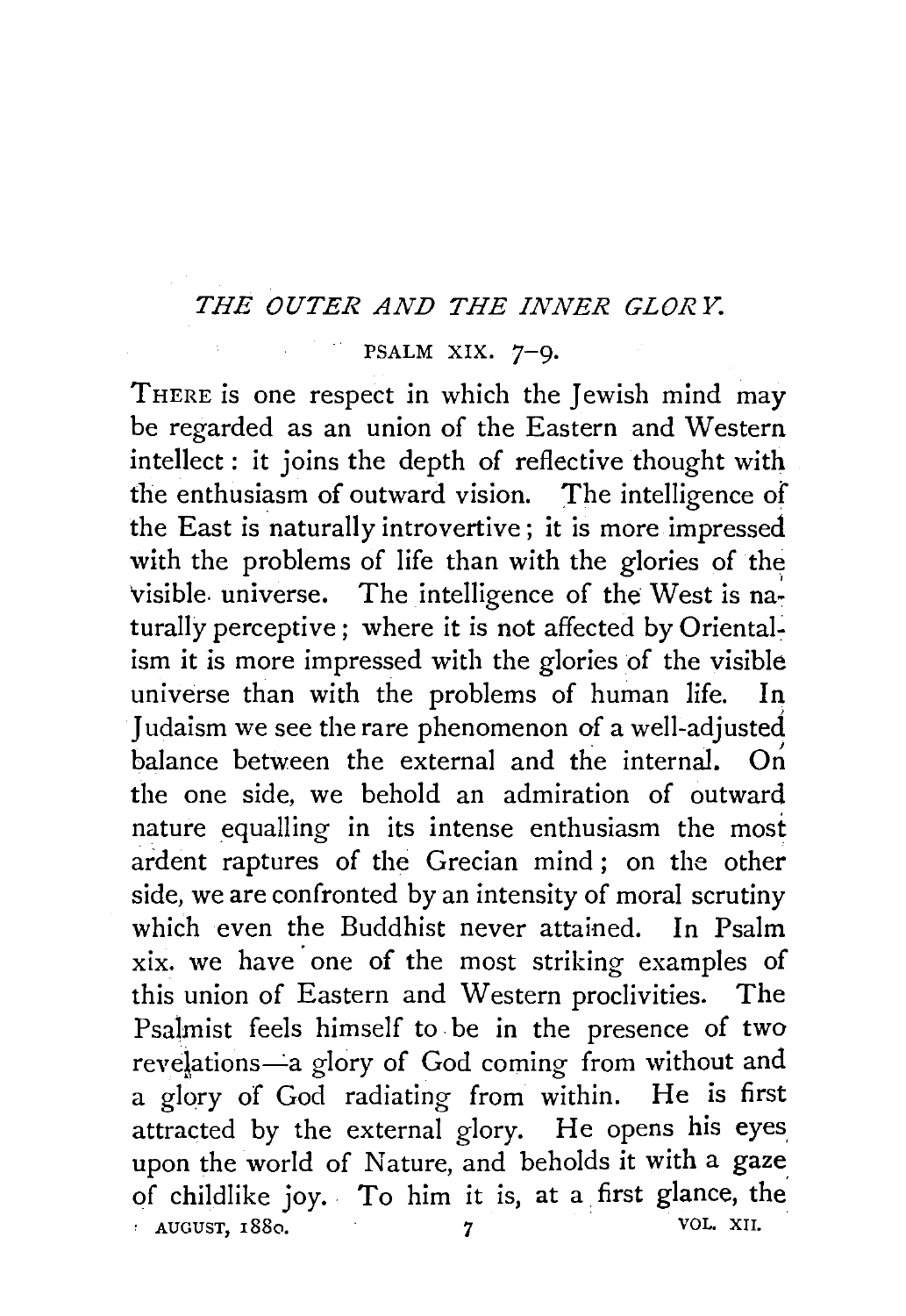personification of gladness. All things are messengers of the Divine glory. The heavens are telling the glory of the Lord; day communicates the message to day, and night to night. The sun is like a bridegroom coming out of his chamber, and rejoicing as a strong man rejoices to run his course. The message of joy is widespread and catholic, presenting a striking contrast to the limited scope of Judaism; its voice has gone forth unto all the earth, and its words unto the end of the world. And yet, with all its catholicity and with all its widespread power, the eloquence of Nature is a silent eloquence: "There is no speech, and there is no language; their voice is not heard." The aspect of the outer universe, as it appears to the eye of the Psalmist, is that of an all-pervading, joyous, yet silently working power, uniting the lives of men in a common brotherhood ; and, as we read his opening expressions of enthusiasm, we are fully prepared to find the keynote of his strain prolonged through the entire meditation.

But suddenly there is a hiatus in the song. The Singer seem's to interrupt himself in the midst of his enthusiastic melody, as if a string of the harp were broken. At the very moment when he seems lost in the admiration of the world of Nature, he all at once breaks out into a strain which sounds like a revolt from the external: "The law of the Lord is perfect, converting the soul ; the testimony of the Lord is sure, making wise the simple ; the statutes of the , Lord are right, rejoicing the heart; the commandment of the Lord is pure, enlightening the eyes ; the fear of the Lord is clean, enduring for ever ; the judgments of the Lord are true and righteous altogether." Can we account for this seeming break in the harmony? Can we explain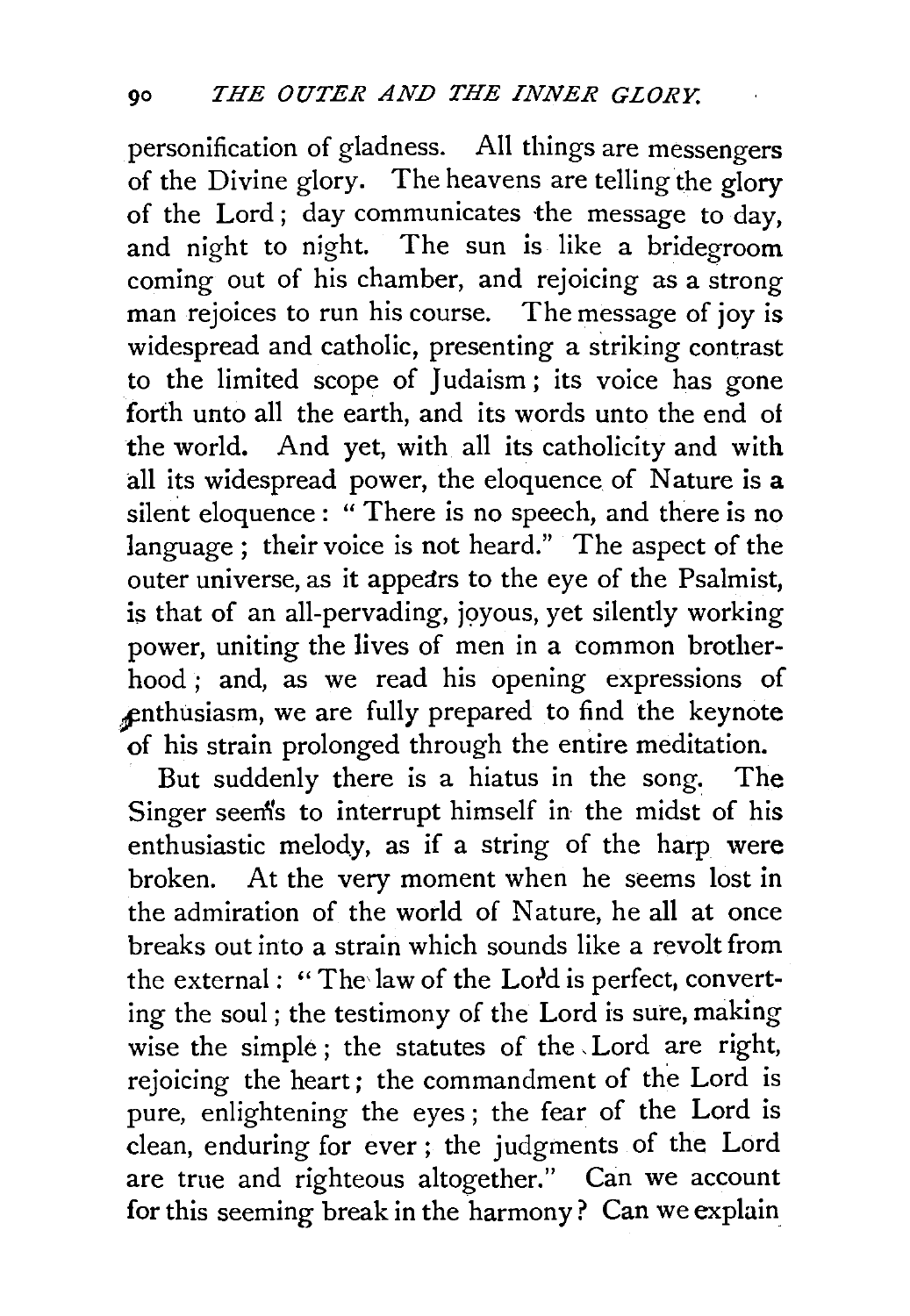the apparent abruptness in the transition of thought, and restore unity to the Psalmist's theme? If we call in the aid of something more than the canons of criticism, if we fall back upon the standpoint of intellectual sympathy, we shall find no difficulty in seeing that the unity has never been broken. For is it not evident that the seeming abruptness of the transition is in reality the result of a close continuity of thought? The Psalmist has been expatiating on the wonders of Nature ; he has been revelling in the declaration of God's visible glory and in the traces of his creative power. Yet in the very midst of his exultation he feels that his mind is not filled. This calm beautiful Nature, where is "no speech and no language," is too silent to satisfy his soul. He feels somehow that its voice is not for him, that its sympathy is not for him, that he is receiving no answer to the communings of his heart. In the momentary reaction he turns his eye inward, and there opens to his sight a new world—the world of Conscience. He finds himself in the presence of another glory of God, another manifestation of the Infinite. All at once there breaks upon his mind the conviction that the second glory is strong just where the first glory seemed weak ; that the world of Conscience supplies to a human soul the very elements which it lacks in the world of Nature, and that in supplying these elements it becomes the other side of the Divine revelation, the second half of the twofold Majesty. In the Divine revelation of Conscience he recognizes six points which he had failed to perceive in. the Divine revelation of Nature ; it is complete, definite, moral, unmixed, unchangeable, and ethically discriminative. Let us glance at each of these.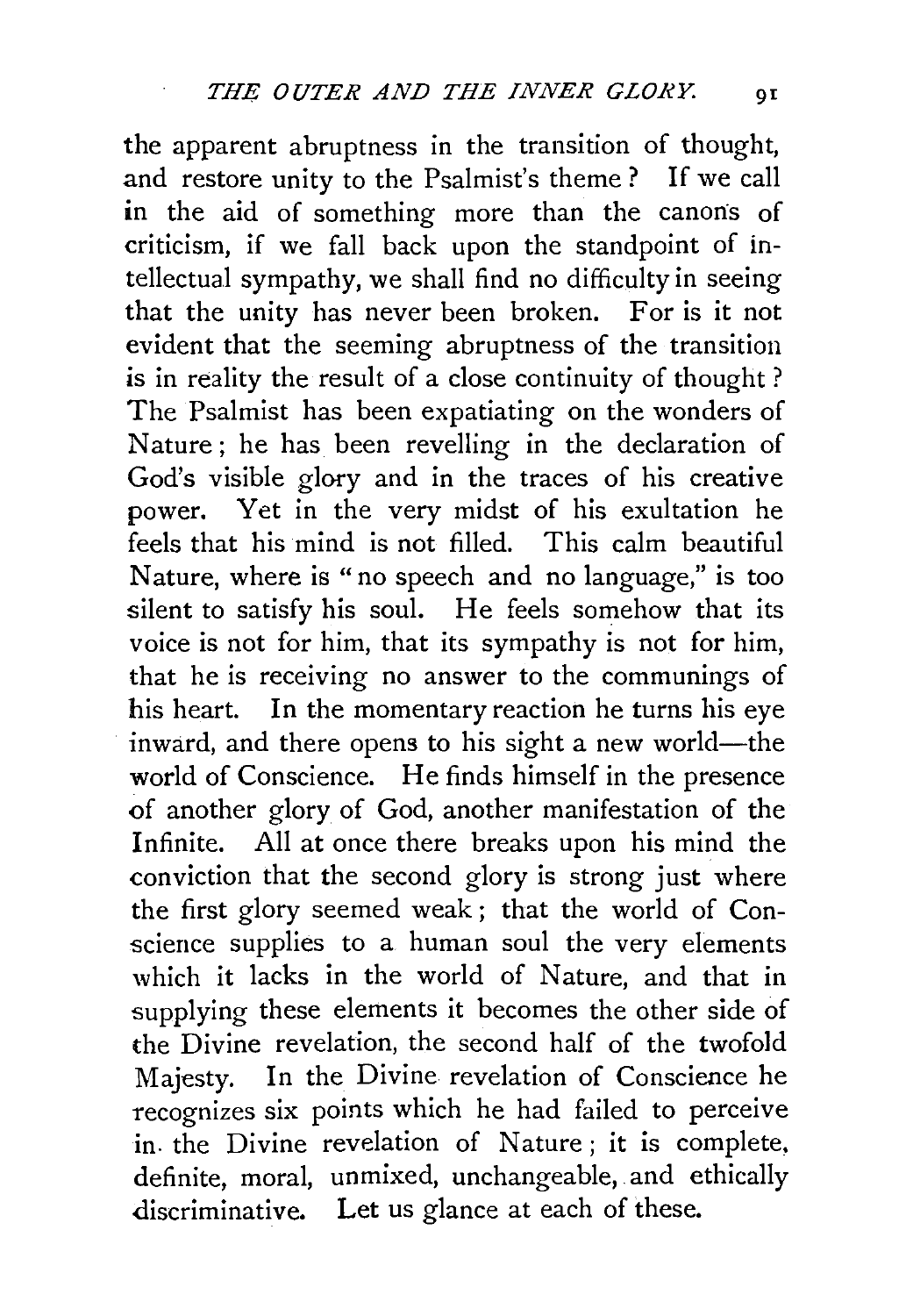The first of the great silences which the Psalmist experiences in the world of Nature is its absence of all provision for *the conversion of the soul*. Its imperfection consists in the very majesty of its perfection; it is so perfect that it makes no provision for deficiency. In the rhythmic music of the starry firmament he hears no voice for man, no voice for any creature who is *outside*  the rhythmic music. The possibility of an apostate world, the possibility of a disturbance in the order of things. seems to have found no expression in the plan of the physical creation. Everything is order, regularity, law -everything except the soul of the beholder. But the soul of the beholder is conscious in its profoundest depths of disorder; irregularity, lawlessness. It wants from the world of Nature a recognition of itself as a fallen being ; and it would accept such a recognition in any form. It would hail even a rebuke, an expression of displeasure, a demonstration of physical anger ; for it knows by experience that in the expression of anger there is at least an indication of interest. If the cloud would gather at the moment of moral delinquency, if the thunderstorm would burst above the head of the offender, if wind and tempest and hurricane would shake the spot where the evil deed was done, the soul would feel that there was a certain adaptation between its fallen self and the unfallen universe; it would experience in the roughness of rebuke a greater sense of sympathy than in the cold apathy of silent indifference. But for such recognition the soul looks in vain to the world of Nature: "There is no speech and there is is no language; its voice is not heard." It neither praises nor blames; it neither weeps nor laughs ; it neither applauds nor condemns the acts of struggling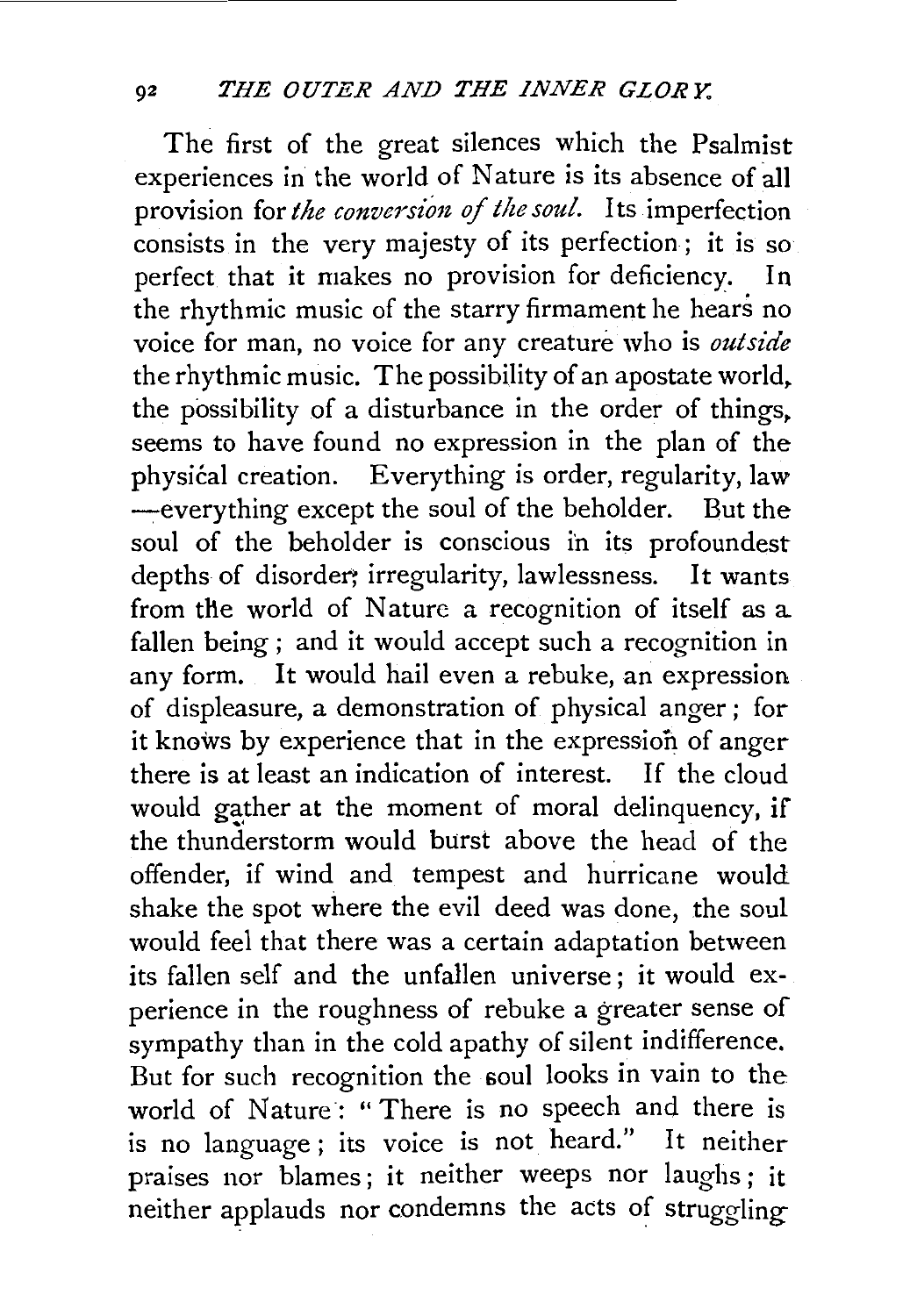humanity; and, amidst all the speech which day utters unto day and night to night, there is no evidence that one word is spoken of interest in a fallen spirit.

But when the Psalmist turns his eye inward, he finds in the revelation of Conscience that which in Nature he sought in vain: "The law of the Lord is perfect, converting the soul." The perfection which he sees is the adaptation to a world of imperfection. He hears a voice speaking to his humility, to his nothingness, to his abasement. He is in communion with a revelation which recognizes him in his ruin, which speaks to him in his fallen majesty. True it is a rough voice uttering a stern command, speaking in an accent of strong rebuke ; but it is precisely this which endears it to his soul. It is not the placid tone of the indifferent universe, which seems to pass him by on the other side; it is the stern speech of a wounded parent who, in the depth of offended love, cannot pass him by. We know that even while we write these words we are breathing into the passage before us something of a Christian atmosphere. We are conscious that we are reading the meditation of the Psalmist by a stronger light than he himself possessed-the light of the Son of Man. Yet if the Psalmist was not in a position to know the intense truth .of his own words, he was tinder the influence of that Schoolmaster whose stern and rigorous training was the preparation for such knowledge. The law of Mount Sinai thundered in the ear of his conscience, " Thou shalt ; Thou shalt not ; This do and live ; The soul that sinneth it shall die ; " but the thunder was as dear to him as a still small voice. ·It was dear to him because it said to him in miniature what Christianity said in full-that the human soul is an object of interest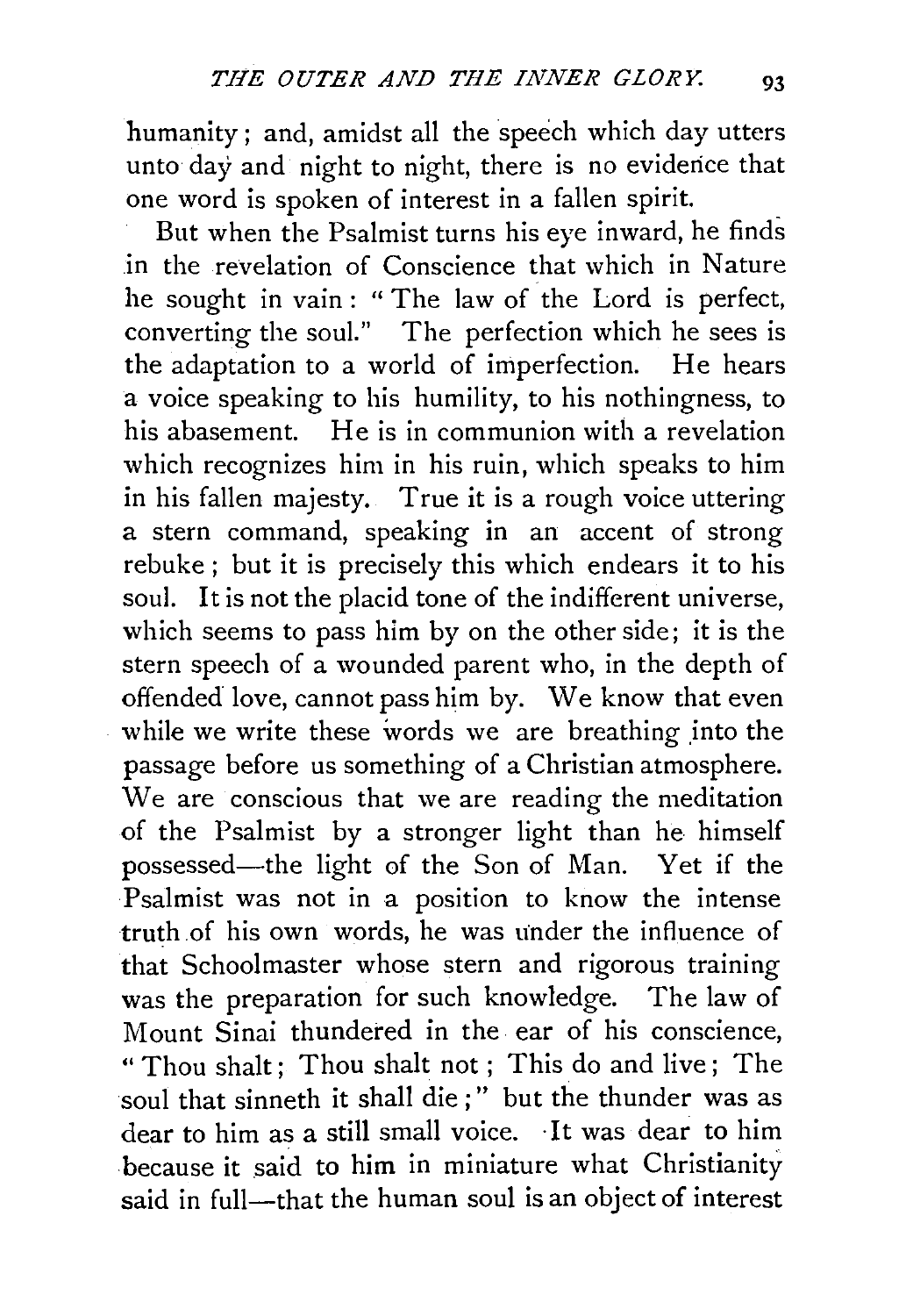to the Life at the heart of the universe ; that the sin of the human soul is a wound to the heart of God ; that the redemption of a human soul is precious to the infinite Heart. Nature had no voice for imperfection ; the voice of Conscience was expressly designed for the fallen : "The law of the Lord is perfect, converting the soul."

2. The second great silence of Nature is that which arises out of its boundlessness ; it has no testimony for " the simple." There is a certain class of minds to whom the thought of an infinite universe is itself a source of Divine communion ; but these are not *simple*  minds ; they belong for the most part to the speculative or mystical type. To the unlettered peasant the religion of Nature centres very much in the belief that it exists for the sake of man; that the sun has no other object than to light him by day, and the moon no other mission than to guide him by night. And when Science breaks the spell, and shews him the incalculable periods of the past, he falls back in dismay. Such knowledge is too great for him, he cannot understand it. He wanders in the contemplation of infinite space and worlds without end. He trembles at the insignificance of his child-life, at the darkness of his own ignorance; and his cry goes forth into .the limit~ less expanse, " Is there no testimony for the simple ? " Judaism had reached a consciousness of Nature which might be called religiously scientific-the consciousness of a force whose manifestation was everywhere, but whose presence was everywhere inscrutable ; and the space which served as a veil to the Infinite Presence contributed powerfully to suggest the question: "What is man that thou art mindful of him ? "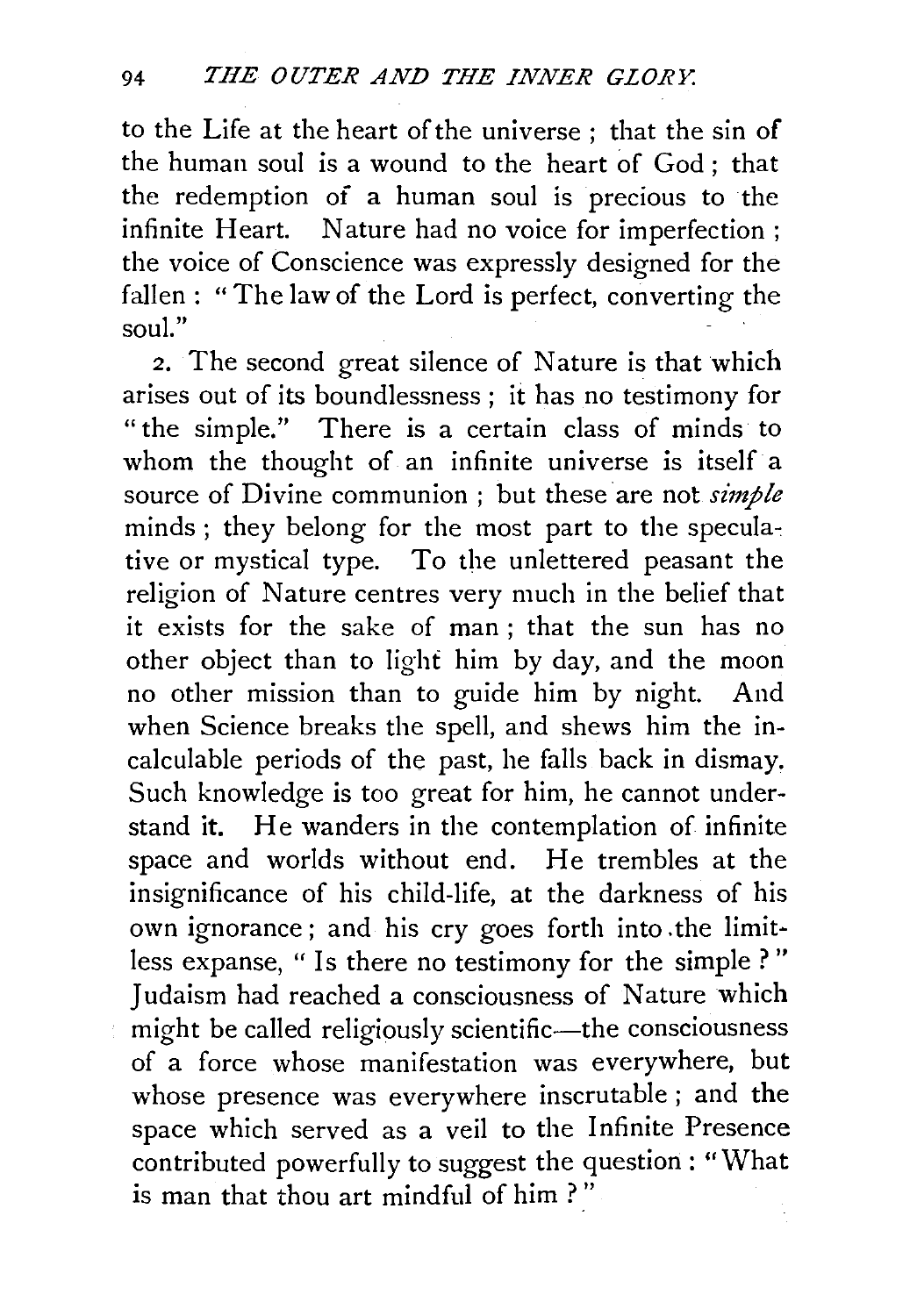But when the Psalmist turns his eye inward, he finds again in Conscience the desideratum of the physical universe. He hears a voice expressly addressed to that child-life which the scientific knowledge of the universe repels, and he indicates his newly found treasure in the joyful utterance : "The testimony of the Lord is sure, making wise the simple." It is a definite voice, a voice addressed to the child in the man, and therefore capable of being understood by all men. It speaks to the conscience in the prohibitory form in which law speaks to the child: "Thou shalt; Thou shalt not." It gives no reason for its command beyond the fact that it has commanded ; it is what Kant grandly calls "the categorical imperative ; " it speaks as the ultimate authority from which there can be no appeal. It is this which makes its testimony so sure, and which renders it so powerful in " making wise the simple." It realizes the fine image of the poet Cowper when he says that the words "Believe and live" are legible only by the light which radiates from them. The child-life is not perplexed by an effort to find the reason of the thing ; this thing is itself the reason ; it shines by its own light. And here, again, Christianity has simply intensified the Judaic sense of the childlike character of Conscience. It demands as a preliminary requisite that the soul shall go back to its primitive instinct of obedience. It declares that the very essence of conversion is the regress towards spiritual childhood, that the very entrance to the kingdom of heaven is the door of childlike faith. It points us back to the earliest testimonies of our nature, to the authority of those primitive intuitions whose voice was ever clear, whose arguments were ever unanswerable ;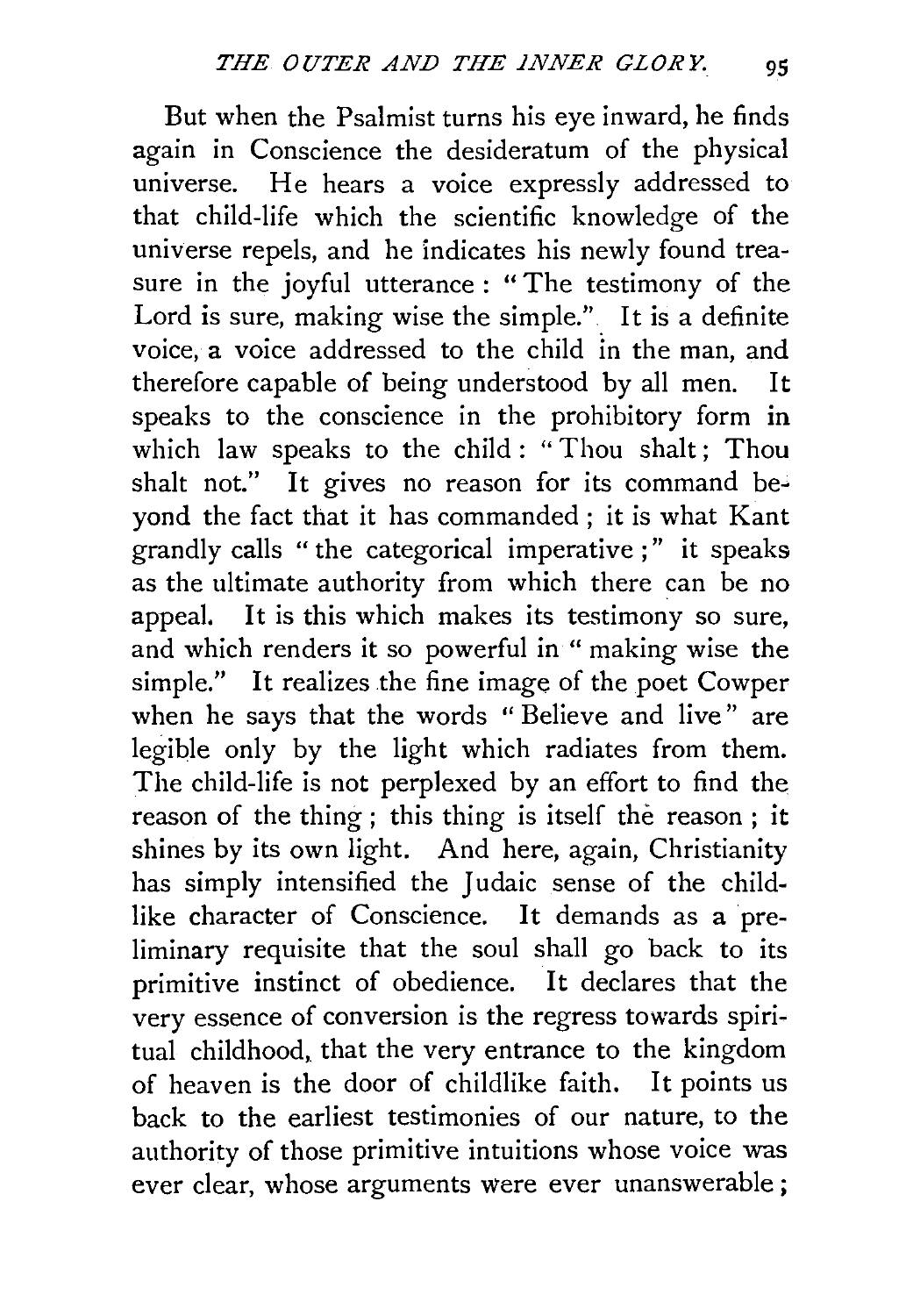and it maintains that the only road to a certain knowledge of God is to follow the guidance of those Divine precepts which constituted the first revelation to the conscience of the child. The latest voice of Christianity prolongs the early voice of Judaism : "The testimony of the Lord is sure, making wise the simple."

3· The third silence of Nature which meets the ear of the Psalmist is the absence of the command, " You ought." If the physical universe stood alone, it would not constitute a *moral* revelation. Let a moral revelation once be given and it will find suggestions of itself in everything; but if it be not already in the soul, physical nature will not put it there. Nature is a revelation of many things which are very nearly allied to morality: it is a revelation of the beautiful ; it is a revelation of the useful ; it is, in some sense, a revelation of the true. But while beauty, utility, and truth are all included in the conception of the moral consciousness, neither any of them singly nor all of them united would suffice to give that consciousness. A moral action is more than beautiful, more than useful, more than intellectually true; it is *right*. The difference between right and wrong is fundamentally distinct from the difference between beauty and deformity, expediency and inexpediency, intellectual truth and intellectual error. It 'cannot be described to any other sense than the moral consciousness, just as light cannot be described to any other sense than the eye. The physical universe cannot implant the moral idea in one who is not already in possession of that idea. Therefore it is that, according to the implication of the Psalmist, the physical universe cannot "rejoice the heart." If a heart is already joyful it can minister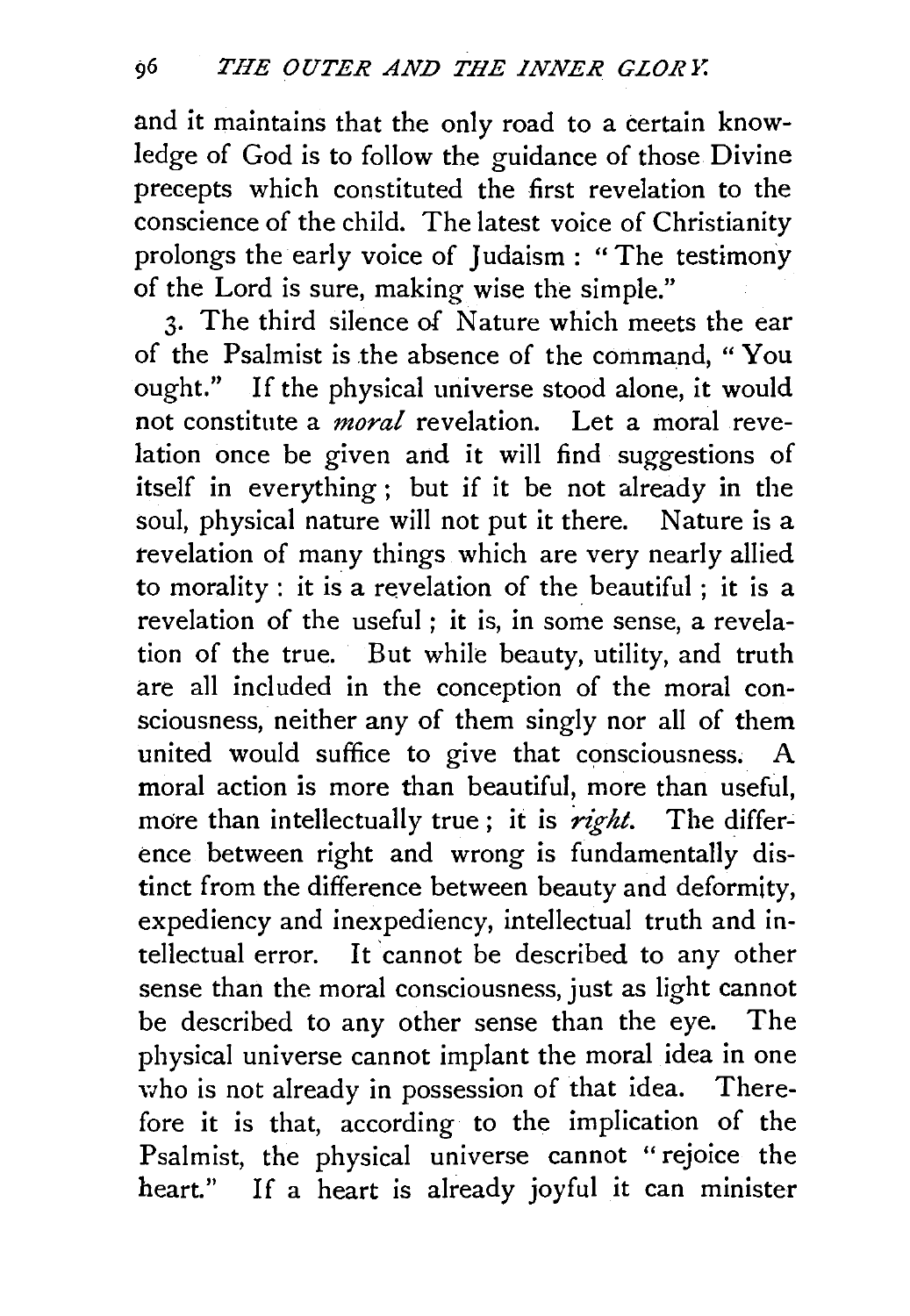to that joy; but it cannot put joy into a sad heart ; it has no power to *make* glad. And it has no power for this reason, that it cannot say to the soul of its own sadness, " It is right;" it cannot tell a man in the season of his calamity that his calamity is a moral ordinance designed to make him spiritually strong. It can tell him that the calamities of life are forces of Nature ; it may even promise him that they will be found to be in harmony with the symmetry of the universe: but it cannot say to him the one thing. which alone can give him peace, that they are the will of God for his salvation.

But here, again, when the Psalmist turns his eye inwards, he finds the very object he desiderated in the physical universe-the sense of a moral Lawgiver who does all things wisely and well ; and he expresses his discovery in the words, "The statutes of the Lord are right, rejoicing the heart." He finds in the voice of Conscience that personal comfort in calamity which he lacked in the voice of Nature-something which tells him to be still and know that the Judge of all the earth is right. It is not the mere testimony to a future symmetry of all things ; it is not the mere prophecy of a completed harmony which shall vindicate the minor chords of the universe : such testimonies speak beautifully in favour of the universe, but they say little in favour of man. If my individual life is to be begun, continued, and ended in sorrow, it is small comfort to me that the completed harmony of creation will make use of my discord. But when in the hour of my calamity I hear a voice saying, "This is right for you; this is good for you as an individual man,'' I hear something which can *rejoice the heart*. I am no longer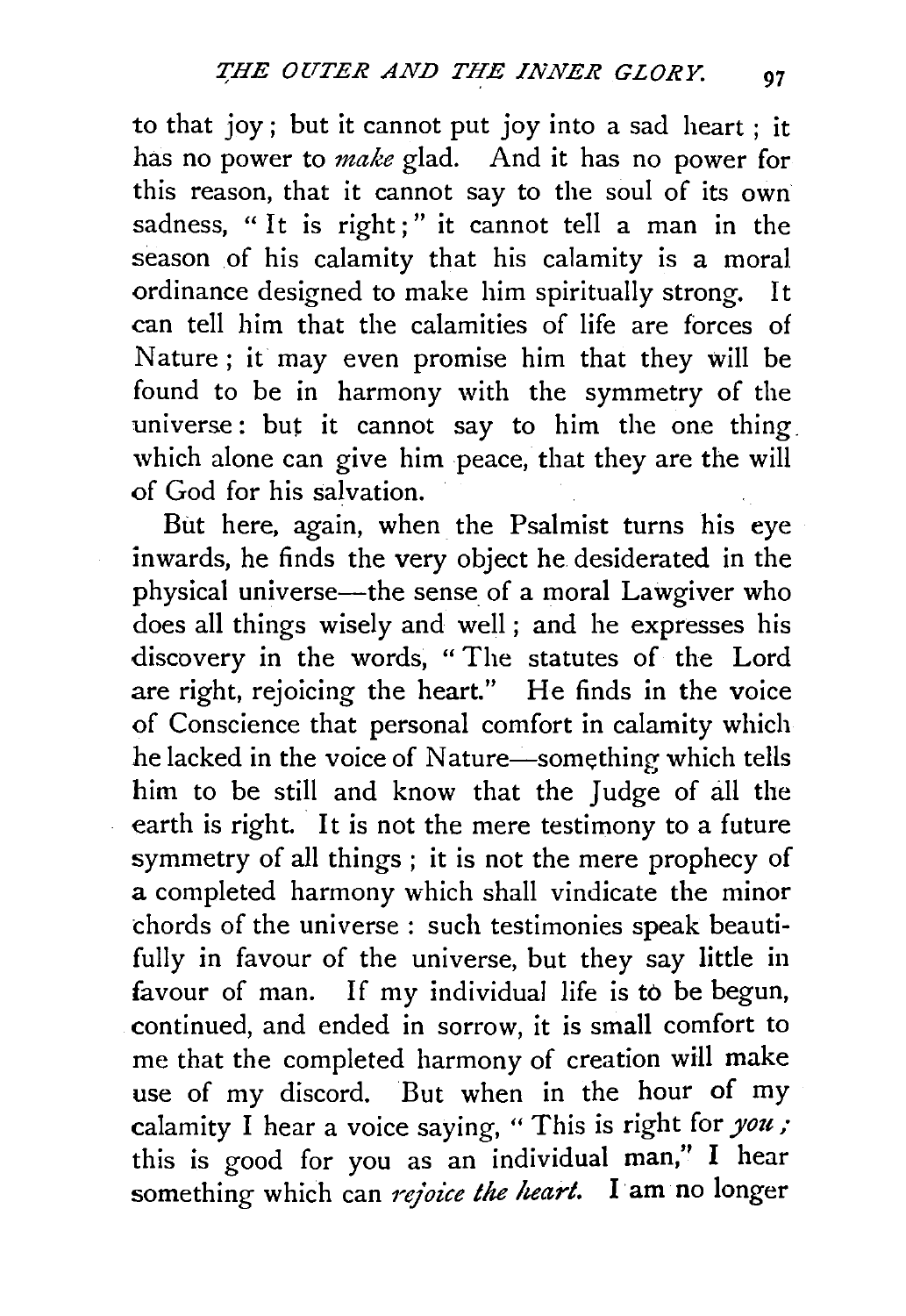forced to come out of my private sorrow to contemplate the eternal harmonies to which my groans are an unconscious and an unwilling contribution. I am allowed to look into my private sorrow itself and to see in it a Divine statute given to my soul, a species of sacramental bread administered to my spiritual being which is bitter in its appropriation, but certain in its promise of nourishment ; and I am able with some appreciation to echo the Psalmist's words, " The statutes of the Lord are right, rejoicing the heart." .

4· The fourth silence which the Psalmist meets in Nature is implied in the words, " The commandment of the Lord is pure, enlightening the eyes." The metaphor is perhaps that of pure water, in whose uninterrupted medium he can see himself reflected. He suggests that the revealing medium of Nature. is not uninterrupted. It does not convey the impression of an unmixed revelation of love. It has its storms as well as its calms, its clouds as well as its sunshine, its thunders and earthquakes and fires as well as its still small voices. To-day it is all gentle, serene, placid; to-morrow its brow may be furrowed with wrath and its accents hoarse with anger. The Psalmist cannot see in Nature a pure reflection of his human wants. It adapts itself to his wants chiefly in those points in which he is allied to the beast of the field ; meets him rather as a creature than as a human creature ; fails to supply his needs the moment his needs rise above the level of the irrational creation. But when he enters the secret places of his own soul, he looks upon a pure water of life in which he sees himself reflected at full length. It is true there are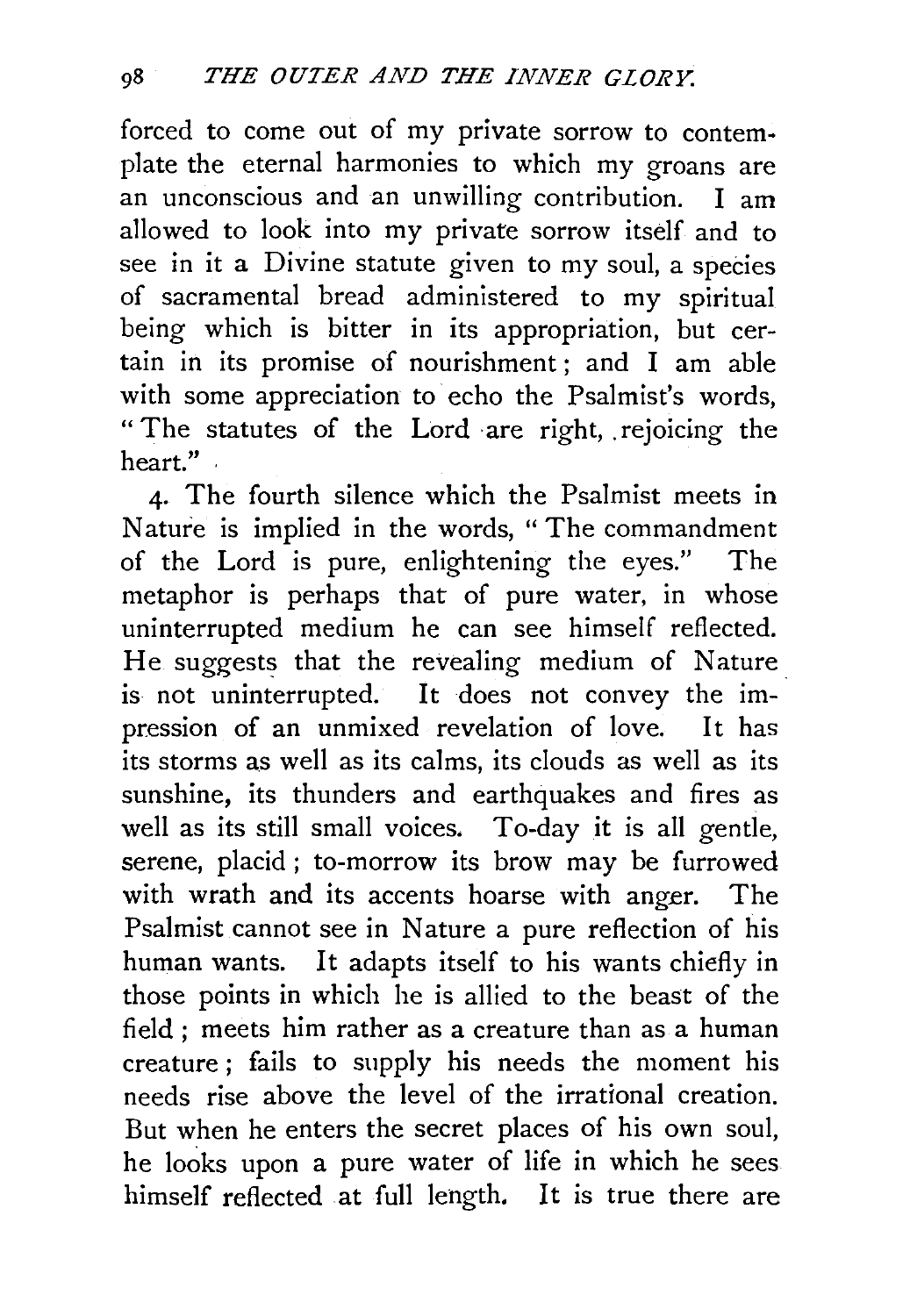storms here also; nay, we are not sure that Schenkel is not right when he says that the very idea of Conscience implies a disturbance in the moral nature. But here lies the difference between the storms of Nature and the storms of Conscience: in the former my destiny is obscured, in the latter it is made manifest. In the moral tempest of the heart I see myself more clearly. I recognize in the very sense of struggle an adaptation to my deepest wants as a human being ; for I find in the sense of struggle the prophetic intimation that this is not my rest, and I hear the ever-repeated command which was heard by the ancient patriarch, " Get thee out of thy country and from thy kindred." The struggles of Conscience are the soul's premonitions of an unfulfilled destiny ; and the human portraiture bulks larger when reflected through the troubled waters: "The commandment of the Lord is pure, enlightening the eyes."

5· The fifth silence of Nature is implied by the Psalmist in the words, " The fear of the Lord is clean, enduring for ever." The metaphor here is probably that of the unblemished offering. Nothing which was unclean was allowed to have part in the life of the nation ; nothing which had a blemish in it was suffered to ascend in sacrifice to the Fountain of Life. The unblemished sacrifice, whatever else it symbolized, was a symbol of immortality ; it marked, as Keil says, the transition of the soul into a higher life; and it implied that such a transition could. only be made by a soul emancipated from its uncleanness. What, then, is the bearing of this metaphor on the Psalmist's meditation ? What does he mean by the implication that the revelation of God in physical Nature is a less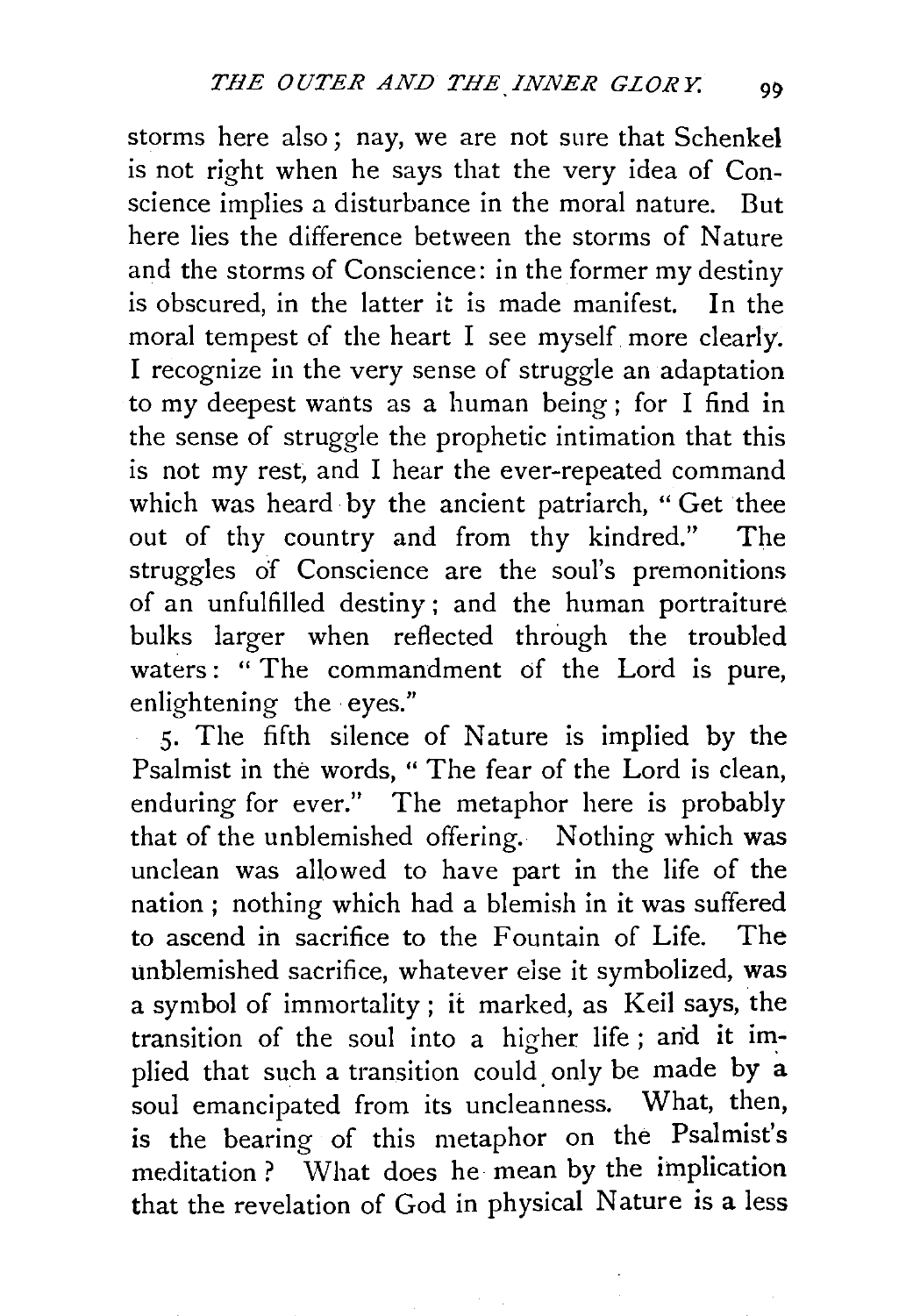*clean* manifestation than the revelation of God in Conscience ? He clearly means to suggest that the revelation of Nature does not convey to the mind the notion of immortality. It is not that the eye, as it looks upon the face of Nature, is impressed with its frailty and its perishableness ; its silence on the subject of immortality would be equally profound although we knew, as a matter of fact, that Nature would endure for ever. For the silence lies here: even if the universe were everlasting, it would still be a contingent universe; it does not convey the impression of something which *must* be. We can imagine that it might have been created otherwise ; we can conceive a time when it was not; we can think of a state of the human soul to whose consciousness it shall cease to appeal. It is always conceivable that a time might come when other systems might circle other suns, when the facts gathered by the astronomer might require to be rolled away like useless lumber, when the laws of gravitation and cohesion might be reversed by other laws. Such a transformation would be conceivable although Nature were known to be eternal; it would always be felt that its eternity lay in some force external to its own. What the spirit of man wants is something whose death is inconceivable, which not only *will* be, but *must* be, which cannot even in thought be associated with the idea of annihilation. It seeks what the Egyptians are supposed to have sought when they built those colossal pyramids-a sign of immortality, an emblem of eternity, an image of life that cannot die.

This is what the Egyptians failed to find in the pyramids ; this is what the Psalmist failed to find in Nature. We do not say he expressed the want even to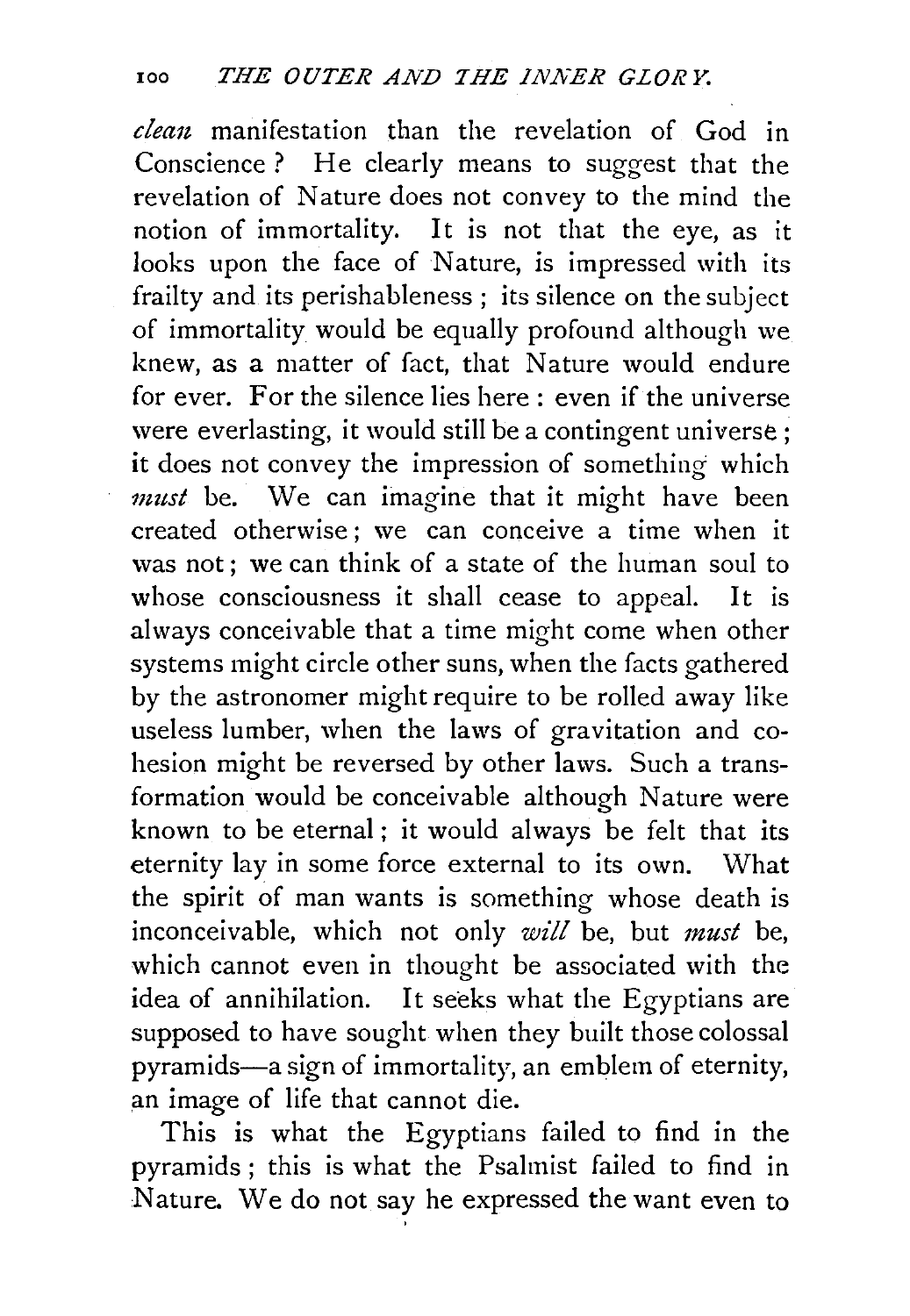his own mind in the precise form here indicated ; but he expresses the same want after the manner of his age and nation. Nature did not convey to him the idea of *cleamzess,* did not suggest to him the thought of a necessary existence, of a life whose very essence was incorruptible, of a world which must live in the very nature of things ; he missed in it the sign of immor-. tality. But when he turned his eye inward, he was once more arrested 'by the very thing he wanted. In the commandment of Conscience he was confronted by the sign of immortality, and found that which even in thought he could not imagine not to be. It is impossible not to feel the force of what the Psalmist felt. The great German philosopher, at the distance of three millenniums, has not been ashamed to reproduce the same experience. We can, as we have said, imagine a time when other systems shall circle other suns, and other physical forces shall obey other laws. But we can never imagine a time, go where this spirit may, when the forces of the moral universe shall cease to be what they are. We can never conceive a period when right shall be anything but right, or wrong anything but wrong. We can never figure to ourselves a world where "malice and hatred and envy and all uncharitableness" shall be other than loathsome and repulsive, where integrity, uprightness, purity of heart, benevolence, " the love of love, the scorn of scorn, and the hate of hate " shall be other than things of beauty and joys for ever. In this world of Conscience the Psalmist finds the sign of immortality ; for he meets with that whose negation is inconceivable. Heaven and earth might pass away; their existence hung upon a thread of contingency ; there was no reason in the nature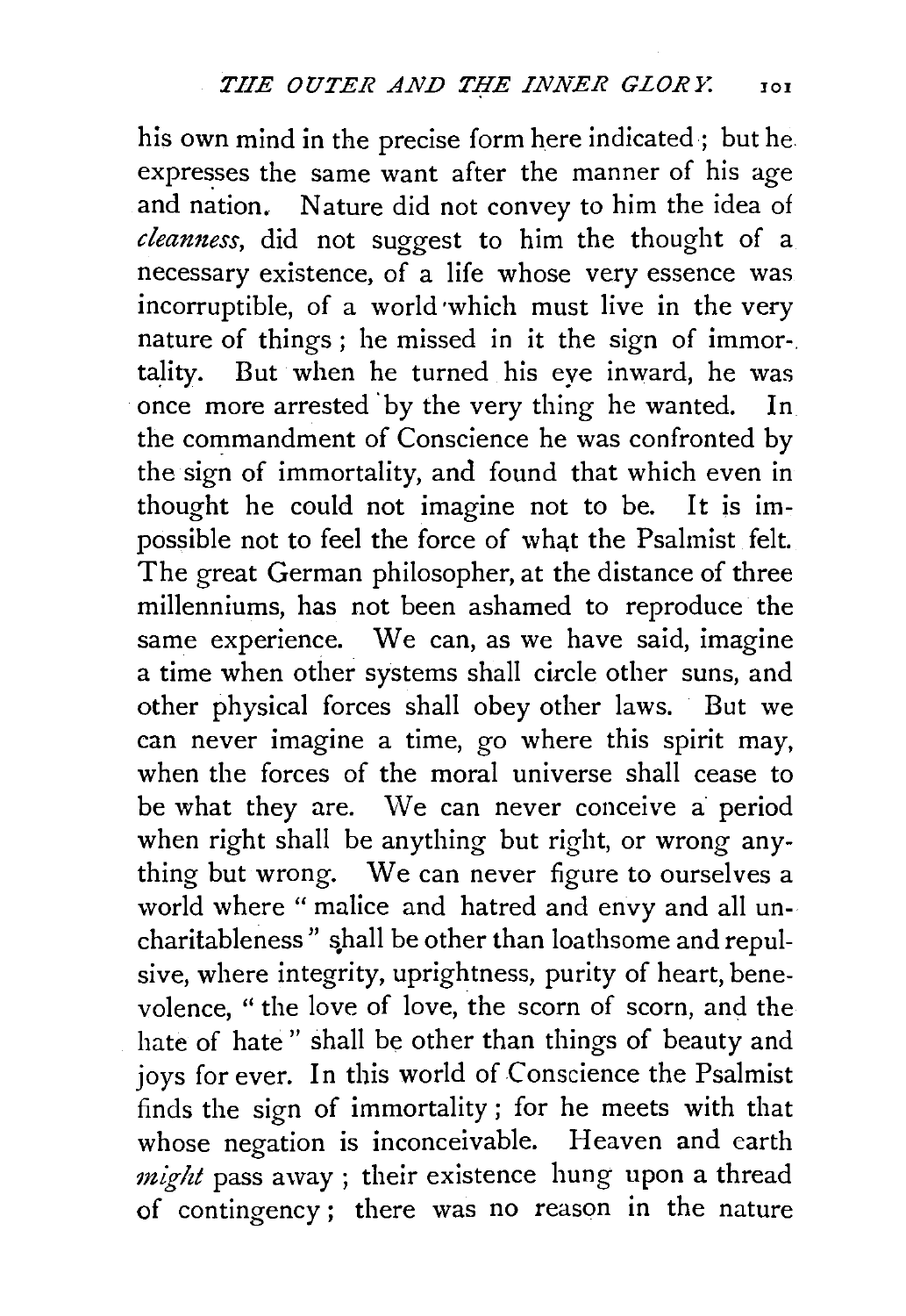of things why they should not cease to be : but this Divine word of Conscience, this word spoken in the inner chamber of the soul, could not pass away; once spoken, it must reverberate through all time. It was inconceivable that it should sink again into silence, impossible that it should give' place to a contrary utterance ; for it carried the very stamp of an absolute morality : " The fear of the Lord was clean, enduring for ever."

6. We come now to the last of those silences which the Psalmist perceived in Nature; it is implied in the words, "The judgments of the Lord are true, and righteous altogether." He means to suggest that in the contemplation of the physical universe he misses the idea of moral discrimination, of a judgment which rewards the soul according to its virtue or its sin. It is true there is ample evidence of judgment even here; no law of Nature can be violated without exacting retribution, or served without repaying the service. But then the retribution and the payment take no account of moral character; they are given simply for the special work omitted, and for the special work accomplished. The missionary may be the most pious of men, but if he goes to sea in a bad ship he will probably go to the bottom. The judgment is righteous so far as it goes; Nature exacts respect to its laws of cohesion, and if a man disregards these, she punishes him. But what of the missionary zeal, what of the fervent piety, what of the enthusiasm for humanity, which has prompted the enterprise? Has the judgment of Nature been in congruity with that ? We feel instinctively that it has not ; we feel that the judgment is only physically true, that the violated elements in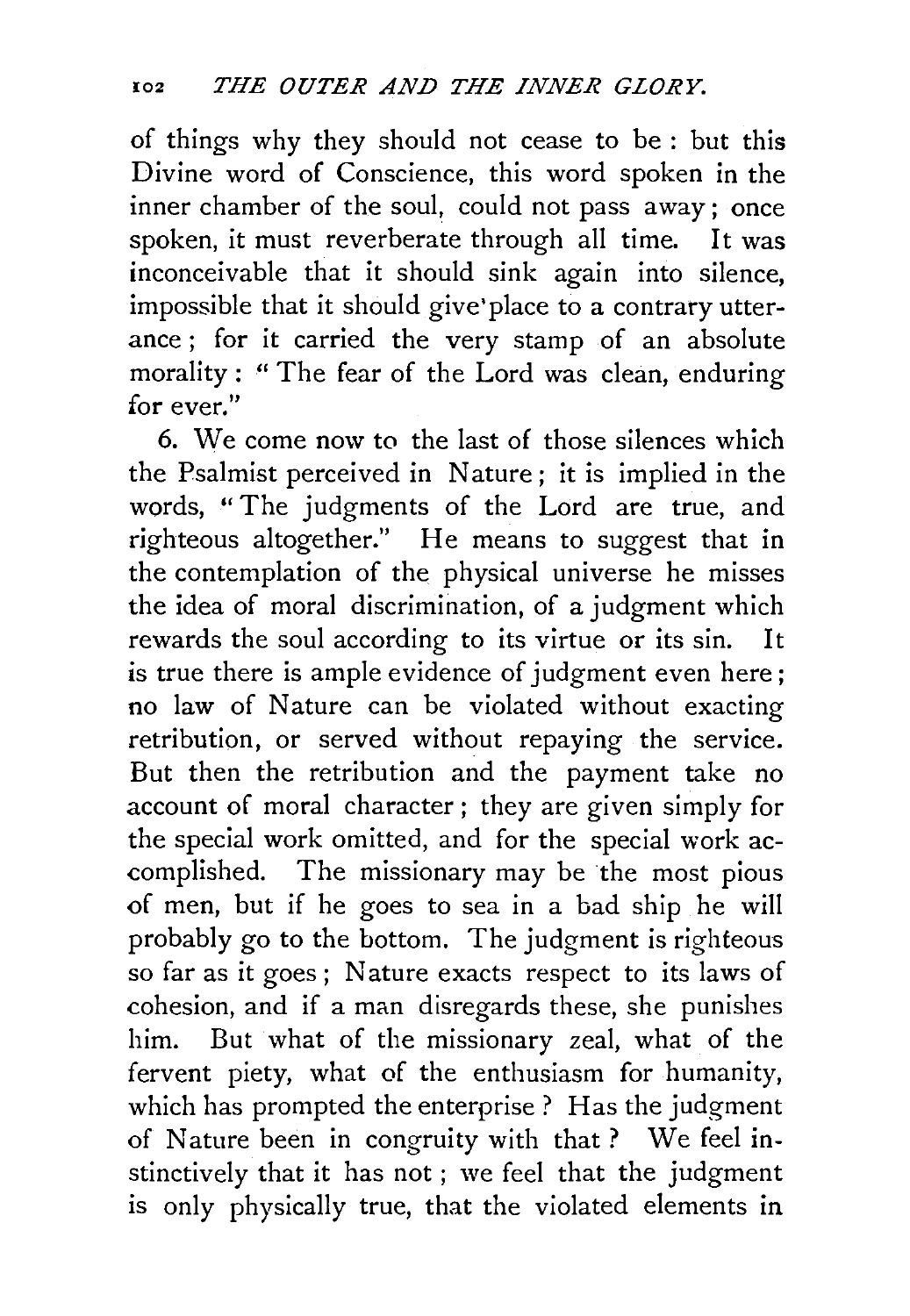avenging their infringement have failed to appreciate the moral grandeur of the man's character. As long as we fix our eye exclusively on the physical universe, we are perpetually confronted by the same experience : " He maketh his sun to rise on the evil and on the good." Nature is morally impartial. No special sunbeam follows the upright; no special cloud tracks the course of the ungodly. The lightning does not dart from the sky to paralyze the hand of the murderer, nor does the thunder roll displeasure on the deed of crime. Yet our moral nature craves recognition ; and recognition in some form it must have. It expects in its early stages to find it in the physical universe, and tries to see in life's sunshine and cloud the respective evidences of Divine favour and Divine aversion. But experience corrects the illusion, and shews that physical sunshine may illuminate the wicked at the very moment when physical clouds are hovering round the righteous. Baffled by external nature, the heart of man turns inward to seek a new source of recognition ; and it finds it, with the Psalmist, in the voice of Conscience. Here it is confronted by a direct and immediate judgment upon its right and wrong-a judgment which speaks to it only as a moral being, and refuses to deal with any other sphere than that of actions. It is a judgment invisible to every eye save that of him for whom it is intended, a sentence inaudible to every ear save that of him to whom it speaks. A man basking in the outward sunshine may be under its cloud ; a man wrapt in the outward cloud may be under its illumination. But however silent and however invisible is its operation, its force to him who experiences it is terribly real. The judgment of Conscience upon goodness is